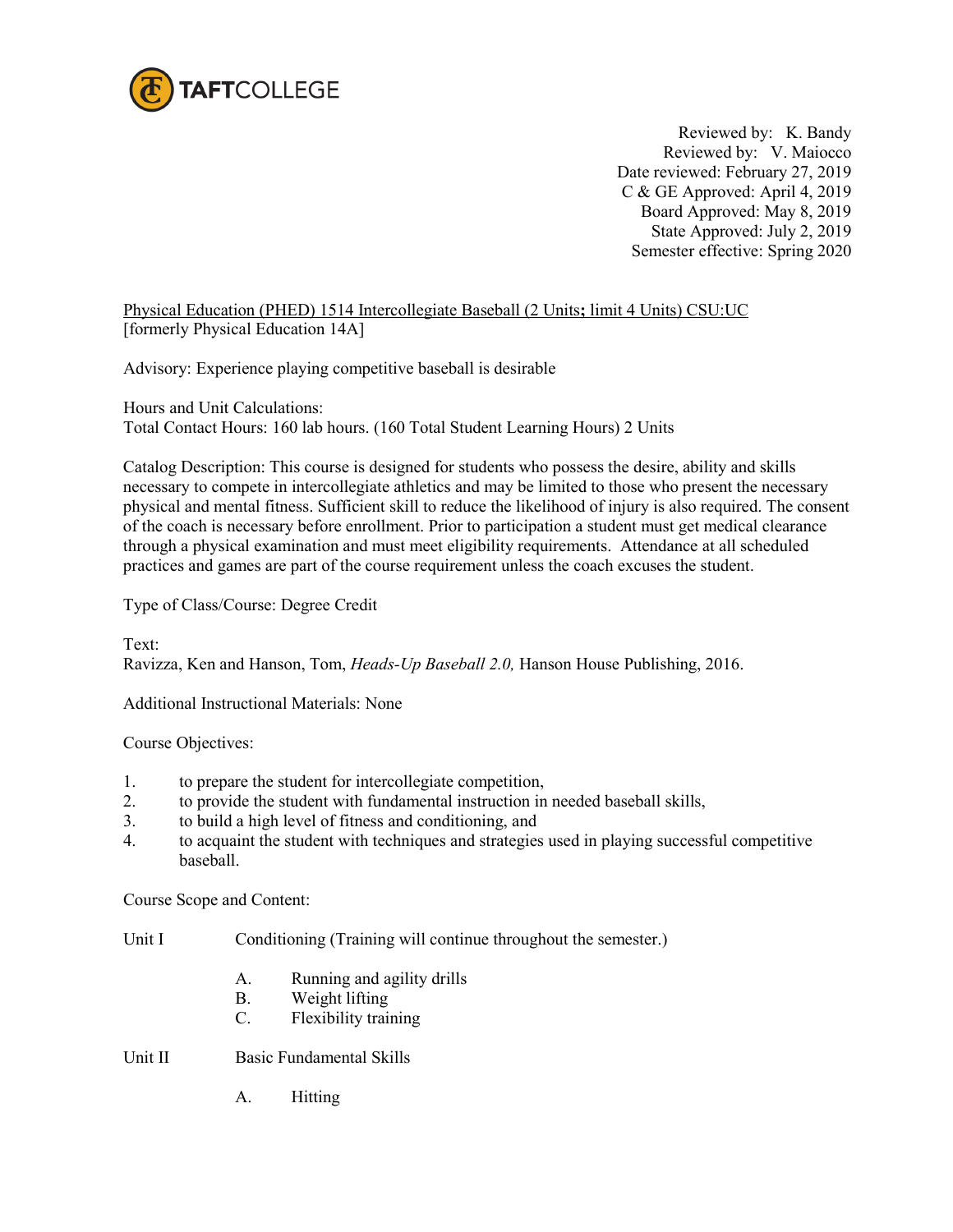

- B. Pitching
- C. Fielding
- D. Throwing
- E. Base running
- F. Bunting
- G. Position by position techniques

Unit III Explanation of Rules

Unit IV Team Baseball

- A. Defensive Strategies
- B. Offensive Strategies

Learning Activities Required Outside of Class:

The students in this class will spend a minimum of 2 hours per week outside of the regular class time doing the following:

- 1. Skill practice
- 2. Working on individual skills,
- 3. Keeping a notebook using class materials,<br>4. Studying multimedia presentations, and
- 4. Studying multimedia presentations, and
- 5. Reading of the textbook.

Methods of Instruction:

- 1. Practice and repetition of skills and strategies<br>2. Demonstrations
- **Demonstrations**
- 3. Practice intrasquad scrimmages
- 4. Practice games
- 6. Oral instruction
- 7. Multimedia
- 8. Participation in intercollegiate games

Methods of Evaluation:

- 1. Skill demonstrations, including: a. class performance
- 2. Intercollegiate games

## Supplemental Data:

| TOP Code:                 | 083550: Intercollegiate Athletics |
|---------------------------|-----------------------------------|
| <b>SAM Priority Code:</b> | E: Non-Occupational               |